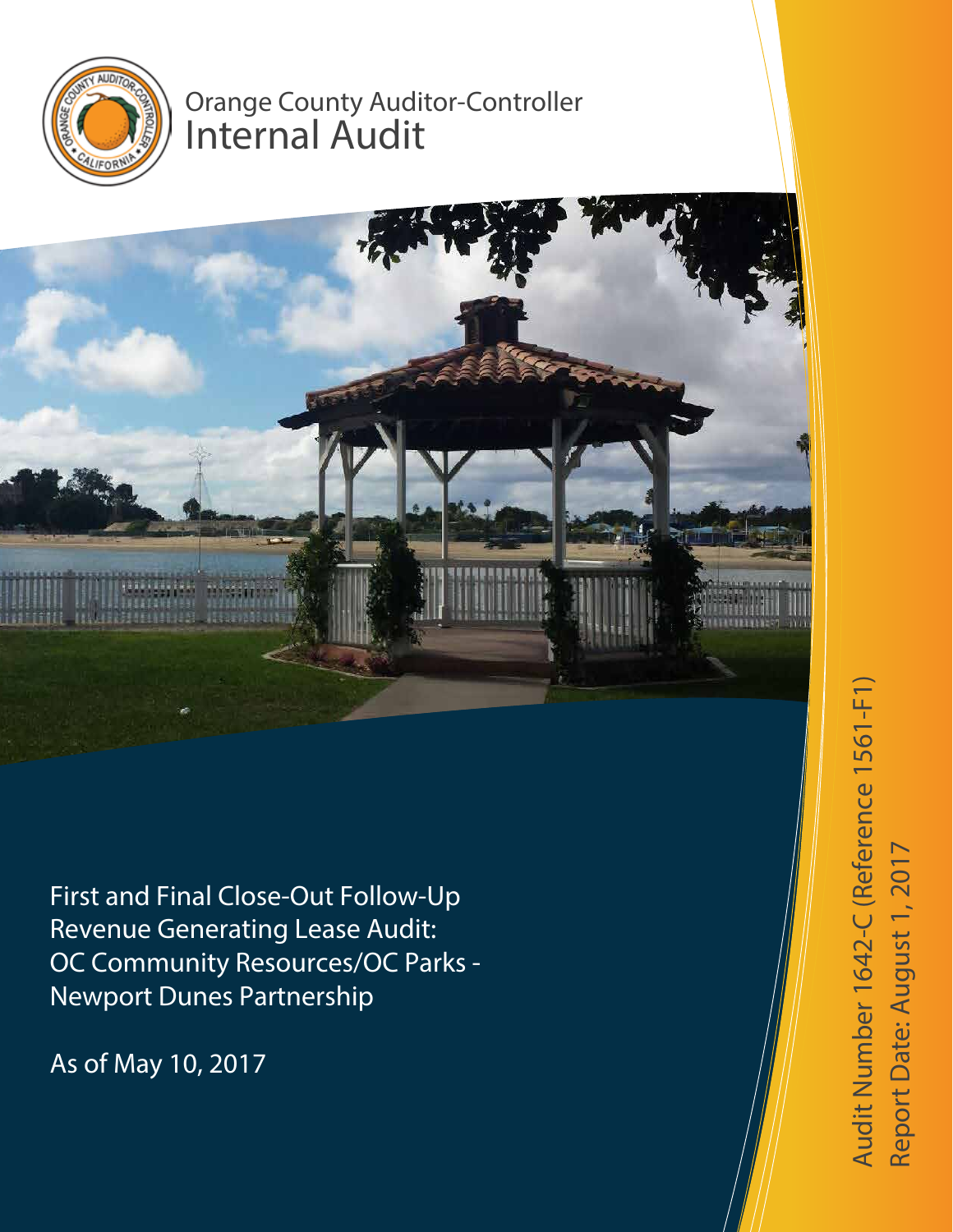

**O R A N G E C O U N T Y AUDITOR‐CONTROLLER** I **N T ER N A** *L***<b>A U D I T** 

# **Eric H. Woolery, CPA Orange County Auditor‐Controller**

**Toni Smart, CPA Scott Suzuki, CPA, CIA, CISA Nancy N. Ishida, CPA, CIA, CISA Elizabeth Wylde, CPA Monica McCoy**

**Director, Internal Audit Assistant Director Senior Audit Manager III Audit Manager I Auditor I**

**12 Civic Center Plaza, Room 200 Santa Ana, CA 92701**

Auditor-Controller Web Site www.ac.ocgov.com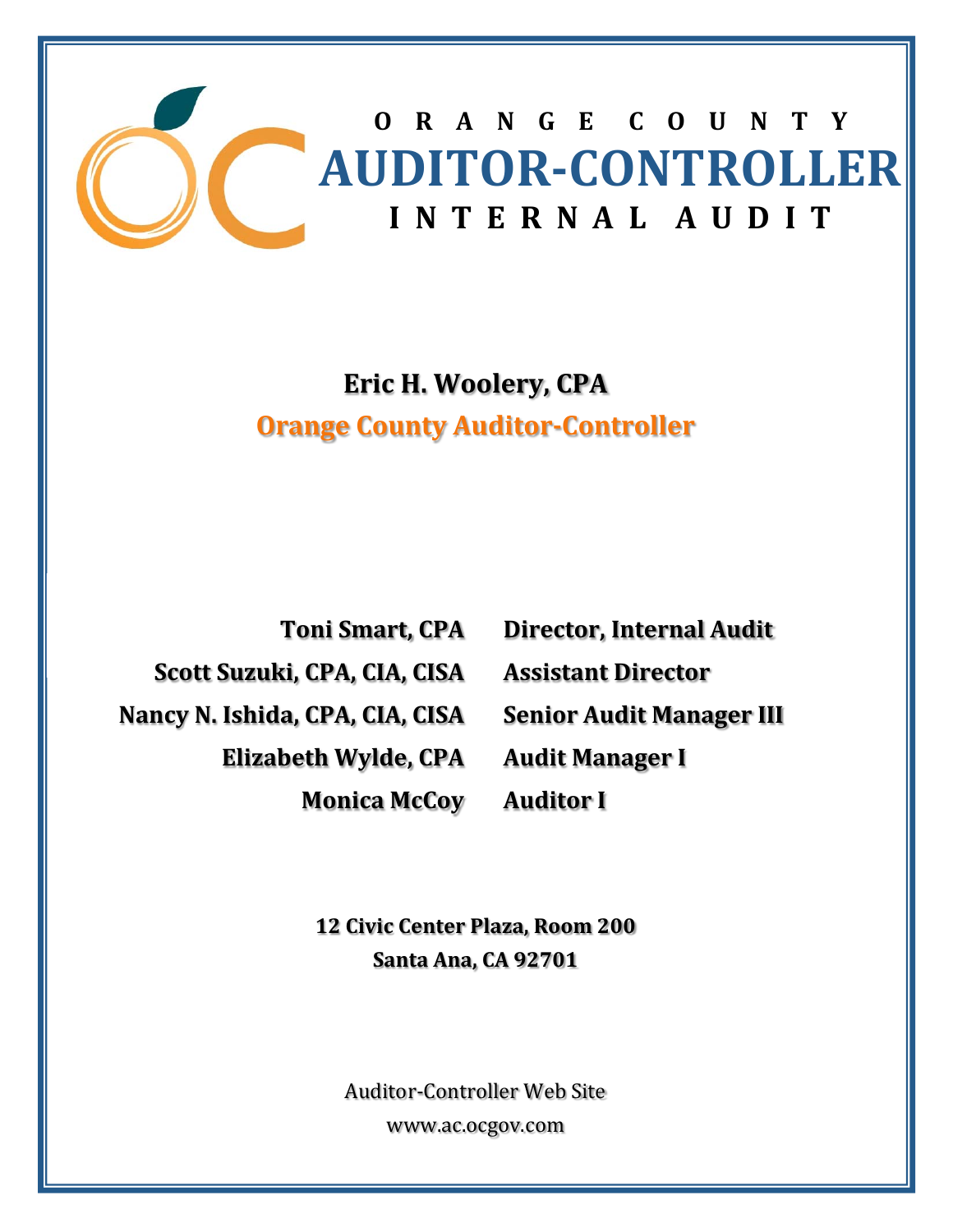

**ERIC H. WOOLERY, CPA** AUDITOR-CONTROLLER



## **Transmittal Letter**

**Audit No. 1642-C (Reference 1561-F1)** 

**August 1, 2017** 

- **TO:** Dylan Wright, Director OC Community Resources
- **SUBJECT:** First and **Final Close-Out** Follow-Up Revenue Generating Lease Audit: OC Community Resources/OC Parks – Newport Dunes Partnership, Original Audit No. 1561, Issued September 29, 2016

We have completed our First and Final Close-Out Follow-Up Revenue Generating Lease Audit of OC Community Resources/OC Parks – Newport Dunes Partnership as of May 10, 2017. Our final report is attached for your review.

I submit an **Audit Status Report** quarterly to the Audit Oversight Committee (AOC) and to the Board of Supervisors (BOS) where I detail any critical and significant audit findings released in reports during the prior quarter and the implementation status of audit recommendations as disclosed by our Follow-Up Audits. Accordingly, the results of this Follow-Up Audit will be included in future status reports to the AOC and BOS.

Toni Smart, CPA, Director Auditor-Controller Internal Audit Division

## **Attachments**

Other recipients of this report: Members, Board of Supervisors Members, Audit Oversight Committee Eric Woolery, Auditor-Controller Frank Kim, County Executive Officer Lala Ragen, Deputy Chief Operating Officer Cymantha Atkinson, Deputy Director of OC Community Resources Stacy Blackwood, Director of OC Parks, OC Community Resources Jonathan Nicks, Deputy Director of OC Parks, OC Community Resources Thea Bullock, Director of Compliance, OC Community Resources Connie Chang, Financial and Strategic Planning Manager, OC Community Resources Brian Rayburn, Business Manager, OC Community Resources Kirk Holland, Business Manager, OC Community Resources/OC Parks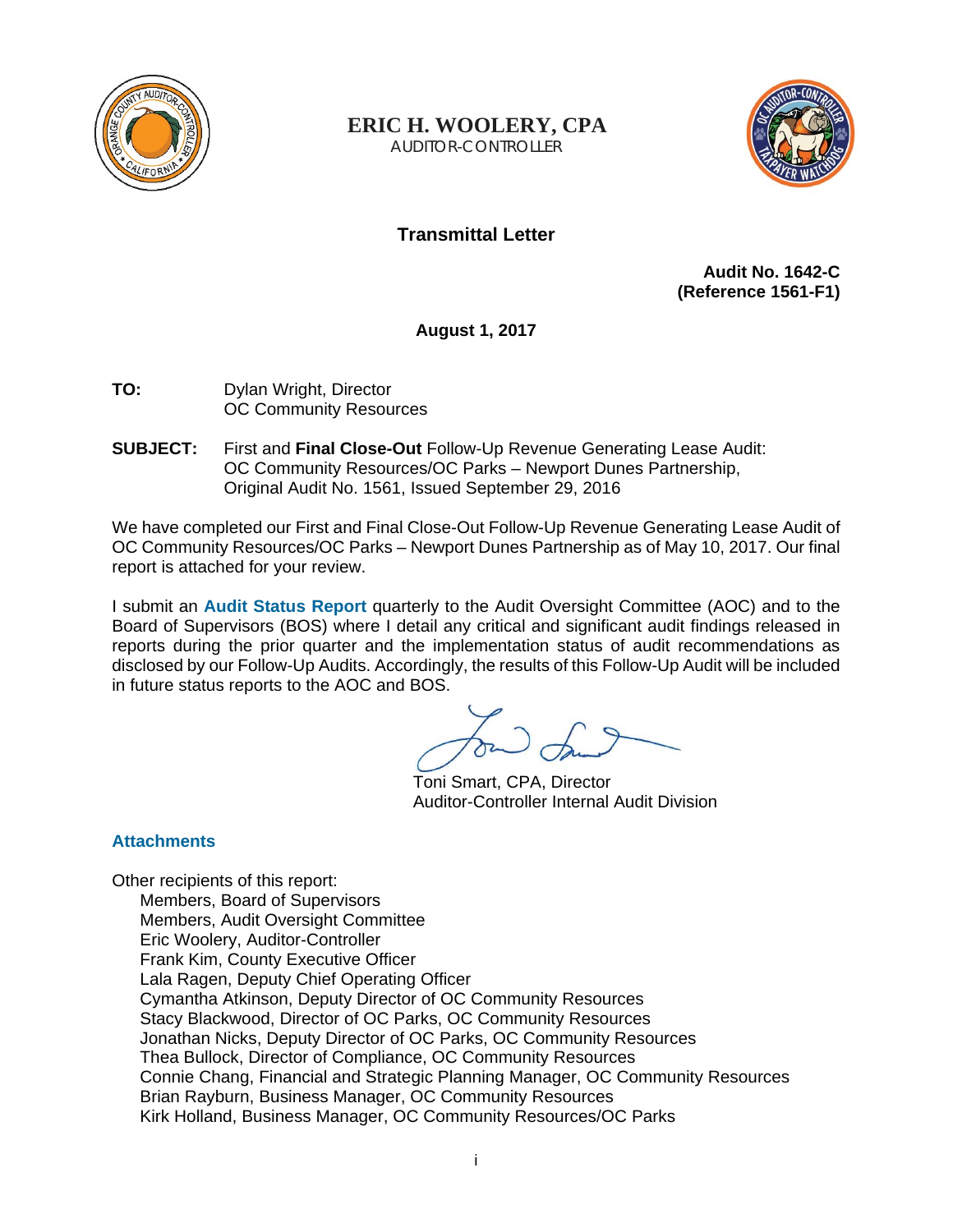*Dylan Wright, Director OC Community Resources August 1, 2017* 

> Scott Mayer, Chief Real Estate Officer Ronald Inouye, Administrative Manager, CEO/Real Estate Nicole Nguyen, Budget Analyst, OC Community Resources Lindsay Brennan, Budget Analyst, OC Community Resources/OC Parks Tonya Riley, Director of Satellite Accounting Operations, Auditor-Controller Win Swe, Accounting Manager III, Auditor-Controller/OC Community Resources Eliseo Gillamac, Accounting Manager II, Auditor-Controller/OC Community Resources Foreperson, Grand Jury Robin Stieler, Clerk of the Board of Supervisors Macias Gini & O'Connell LLP, County External Auditor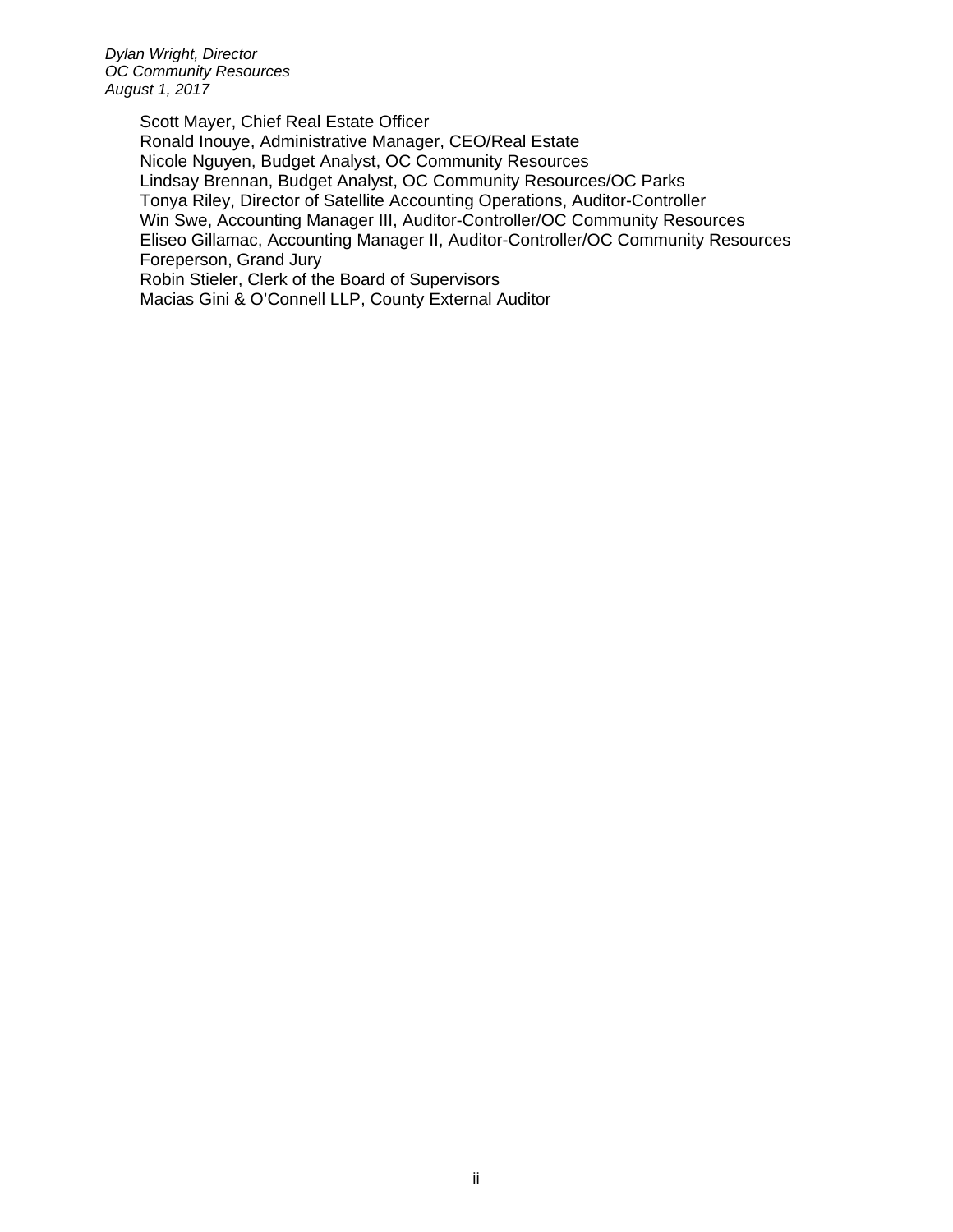

## *First and Final Close-Out Follow-Up Revenue Generating Lease Audit: OC Community Resources/OC Parks – Newport Dunes Partnership Audit No. 1642-C (Reference 1561-F1)*

**As of May 10, 2017**

| <b>Transmittal Letter</b>        |             |
|----------------------------------|-------------|
| <b>Internal Auditor's Report</b> |             |
| <b>SCOPE</b>                     | $\mathbf 1$ |
| <b>BACKGROUND</b>                | $\mathbf 1$ |
| <b>RESULTS</b>                   | 1           |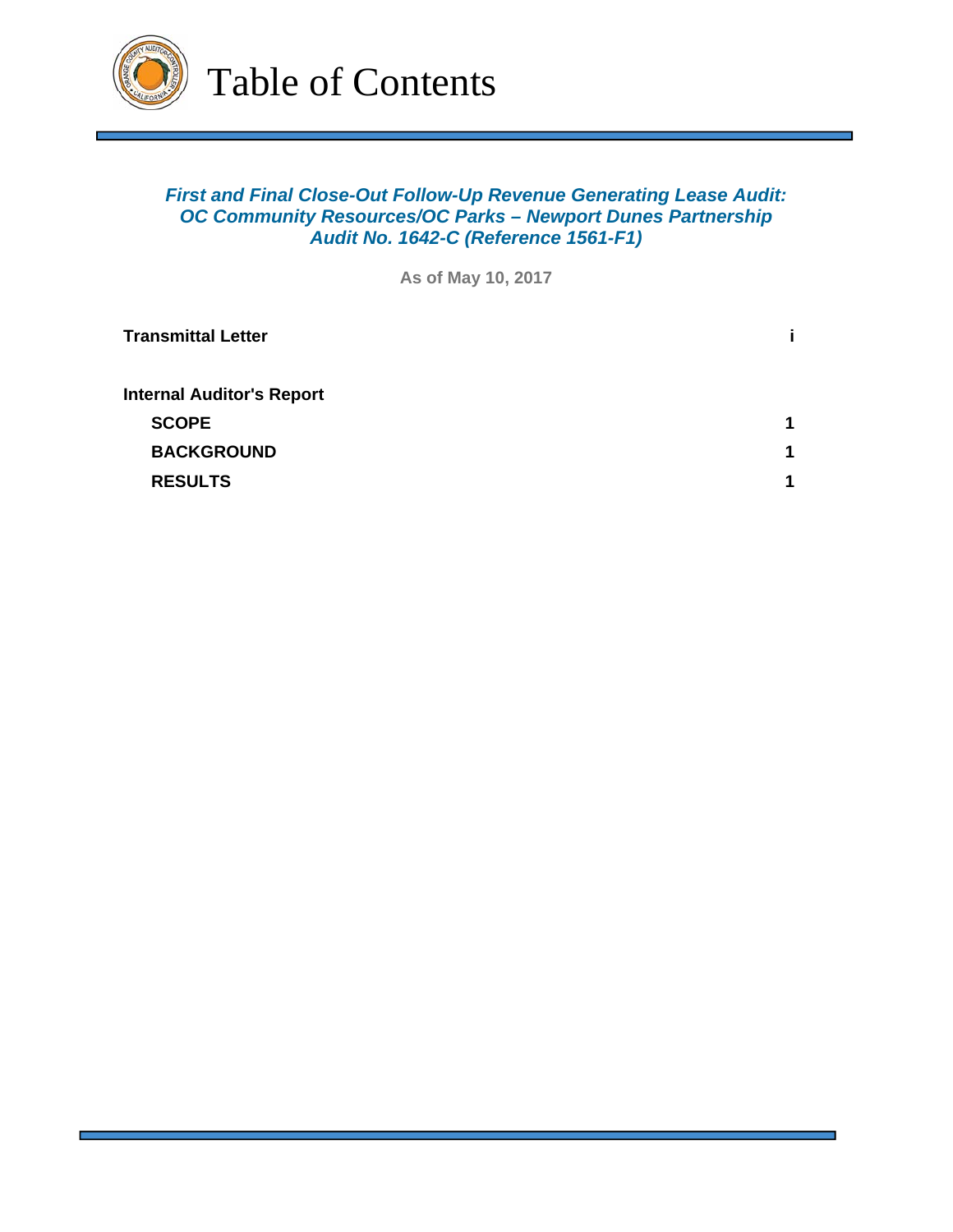

Internal Auditor's Report

#### **Audit No. 1642-C August 1, 2017 (Reference 1561-F1)**

- TO: Dylan Wright, Director OC Community Resources
- FROM: Toni Smart, CPA, Director Auditor-Controller Internal Audit Division
- SUBJECT: First and Final Close-Out Follow-Up Revenue Generating Lease Audit: OC Community Resources/OC Parks – Newport Dunes Partnership Original Audit No. 1561, Issued September 29, 2016

#### **SCOPE**

We have completed our First and Final Close-Out Follow-Up Revenue Generating Lease Audit for OC Community Resources/OC Parks – Newport Dunes Partnership. Our audit was limited to reviewing actions taken as of May 10, 2017, to implement the **five (5) recommendations** from our original audit.

#### **BACKGROUND**

The original audit reviewed whether Newport Dunes Partnership's records adequately supported its monthly gross receipts reported to the County. During the original audit, Newport Dunes Partnership reported approximately **\$18 million** in gross receipts and paid **\$2,936,164** in rent to the County. The original audit identified **one (1) Significant Control Weakness** related to the lack of an adequate control system for parking, and **four (4) Control Findings** related to reconciliations of financial statements not being performed, dredging reserve requirement not in compliance, adequacy of rental agreement supporting records, and optional services and uses not properly authorized.

#### **RESULTS**

Our First Follow-Up Audit found that OCCR/OC Parks **implemented the five (5) recommendations** from the original audit.Because the five recommendations were implemented, **this report represents the final close-out of the original audit.**

Based on our First Follow-Up Audit, the following is the implementation status of the five (5) original recommendations:

#### **Finding No. 1 – Lack of an Adequate Control System For Parking (Significant Control Weakness)**

**Recommendation No. 1:** We recommend OCCR require Newport Dunes Partnership to maintain an adequate control system to ensure the completeness of the parking activity generated at the gates. The register tapes generated from the gate system should be reconciled to the reports submitted to ensure all parking activities are properly recorded.

**First and Final Close-Out Follow-Up Revenue Generating Lease Audit: OC Community Resources/OC Parks – Newport Dunes Partnership Audit No. 1642-C (Reference 1561-F1) Page 1**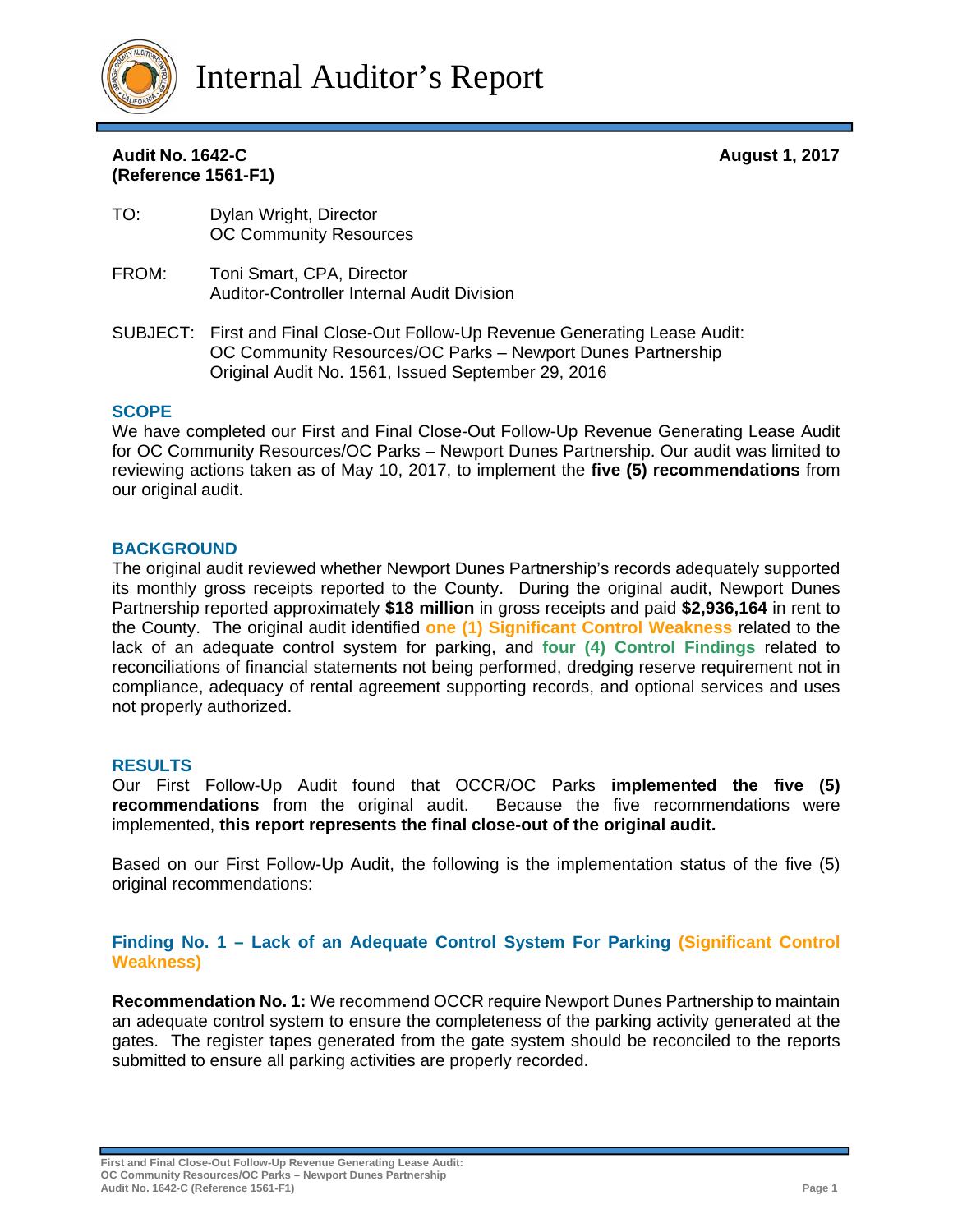

Internal Auditor's Report

Current Status: **Implemented.** Our First Follow-up Audit found that OCCR developed detailed written procedures to ensure the completeness of the parking activity generated at the gates. On October 17, 2017, OCCR sent a letter to Newport Dunes Partnership notifying it of the requirements to maintain an adequate control system and to ensure that income from all parking activities is properly recorded. We also observed that Newport Dunes Partnership is using prenumbered parking tickets for special events. Because of the actions taken by OCCR, we consider this recommendation implemented.

#### **Finding No. 2 – Review and Reconciliation of Audited Financial Statements Not Performed (Control Finding)**

**Recommendation No. 2:** We recommend OCCR develop and implement policies and procedures to ensure Newport Dunes Partnership's audited financial statements are reviewed and reconciled in a timely manner.

Current Status: **Implemented.** Our First Follow-up Audit found that OCCR developed and implemented procedures to ensure they will review and reconcile the Newport Dunes Partnership audited financial statements in a timely manner. The procedures include key elements regarding the reconciliation, such as analyzing the worksheet, reviews by the supervisor, time deadlines, and workflow process. We also observed that the audited financial statements for 2016 have been reconciled. Therefore, we consider this recommendation implemented.

## **Finding No. 3 – Dredging Reserve Requirement Not In Compliance (Control Finding)**

**Recommendation No. 3:** We recommend OCCR ensure the County makes the correct annual contribution to the dredging reserve fund as required by the Agreement.

Current Status: **Implemented.** Our First Follow-up Audit found that OCCR processed a journal voucher dated May 22, 2017, for \$308,200 to the Newport Marina dredging fund. It included the \$272,200 base contribution for FY 2016-17 and \$36,000 from the two prior years. Therefore, we consider this recommendation implemented.

#### **Finding No. 4 – Adequacy of Rental Agreement Supporting Records (Control Finding)**

**Recommendation No. 4:** We recommend OCCR require Newport Dunes Partnership to instruct its staff about the importance of ensuring that the rental agreement forms are complete and accurate. The rental agreements should be reviewed by the Watersports Manager for completeness and accuracy. We also recommend that OCCR require Newport Dunes Partnership to utilize serially pre-numbered rental forms for all rental activity and ensure all rental forms are issued in sequential order and properly accounted for.

Current Status: **Implemented.** Our First Follow-up Audit found that OCCR notified Newport Dunes Partnership in a letter dated October 17, 2016, about the importance of ensuring that the rental agreement forms are complete and pre-numbered. We also obtained a copy of the written procedures for completing the rental agreement forms, and observed completed copies of prenumbered equipment, aquatic rentals, and Marketplace Rental forms. Therefore, we consider this recommendation implemented.